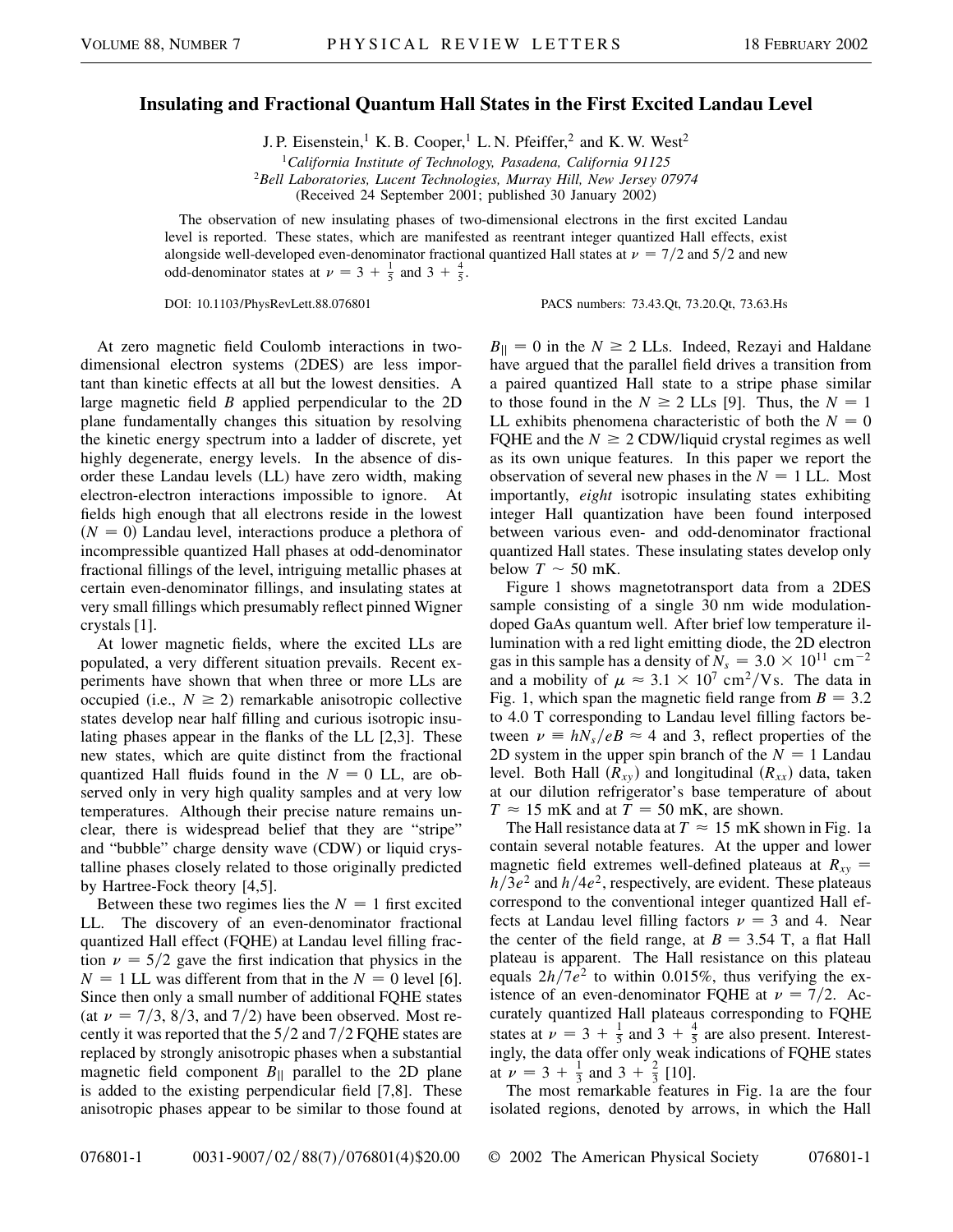

FIG. 1. (a) Hall resistance in the upper spin branch of the  $N = 1$  Landau level. Solid curve,  $T \approx 15$  mK; dashed curve,  $T = 50$  mK. Crosshairs indicate locations of FQHE states at  $\nu = 7/2$ ,  $3 + \frac{1}{5}$ , and  $3 + \frac{4}{5}$ . Arrows denote locations of new insulating states. (b) Longitudinal resistance data at the same magnetic fields and temperatures.

resistance approaches either  $h/3e^2$  or  $h/4e^2$ . The nonmonotonic variation of  $R_{xy}$  in these regions readily distinguishes them from the conventional  $\nu = 3$  and 4 integer quantized Hall states. Of the four regions, the one near  $B = 3.78$  T is the best developed; the data show  $R_{xy} = h/3e^2$  to within 0.02%. The regions near  $B = 3.62$ and 3.48 T, which straddle the  $\nu = \frac{7}{2}$  FQHE state, are clearly beginning to develop plateaus at  $R_{xy} = h/3e^2$ and  $h/4e^2$ , respectively. The lowest field feature, near  $B = 3.35$  T, is the weakest of the four, but it seems quite likely that  $R_{xy}$  is approaching  $h/4e^2$ . These four features are very temperature sensitive; the dashed trace in Fig. 1a shows that they are completely absent at  $T = 50$  mK.

Figure 1b shows longitudinal resistance data from the same field range as the Hall data in Fig. 1a. At  $B =$ 3.54 T a deep minimum in  $R_{xx}$  associated with the FQHE state at  $\nu = \frac{7}{2}$  is evident. The observed temperature dependence of  $R_{xx}$  at this magnetic field is consistent with thermal activation,  $R_{xx} \propto e^{-\Delta/2T}$ ; we estimate  $\Delta_{7/2} \approx$ 70 mK. The Hall plateaus associated with the  $\nu = 3 + \frac{1}{5}$ and  $3 + \frac{4}{5}$  FQHE states are also accompanied by welldefined minima in  $R_{xx}$ .

The longitudinal resistance in the vicinity of each of the four isolated regions where the Hall resistance approaches either  $h/3e^2$  or  $h/4e^2$  exhibits somewhat intricate magnetic field and temperature dependences. These are illustrated in Fig. 2a where  $R_{xx}$  data taken at  $T = 50, 40, 30,$ and approximately 15 mK, are displayed. Concentrating first on the narrow field range near  $B = 3.78$  T which is expanded in Fig. 2b, the data show that a peak in  $R_{xx}$  develops as the temperature is reduced from  $T = 50$  to 40 mK. By 30 mK this peak has grown substantially, shifted to slightly lower magnetic field, and has been joined by a weak relative minimum on its high field side. By approximately 15 mK the peak has grown and shifted slightly more, but the minimum has evolved into a significant region of near zero longitudinal resistance. This zero in *Rxx* coincides closely with the strong plateau in the Hall resistance at  $R_{xy} = h/3e^2$  noted previously.

The behavior of  $R_{xx}$  near the three other regions of reentrant Hall quantization is qualitatively similar, if less well developed. For the two regions straddling the  $\nu = \frac{7}{2}$ FQHE state, peaks in  $R_{xx}$  develop first upon cooling, but these are eventually followed by the formation of adjacent minima. The depth of these minima correlates well with



FIG. 2. (a) Temperature dependence of the longitudinal resistance in the upper spin branch of the  $N = 1$  Landau level  $4 > \nu > 2$ . Light solid curve: 15 mK; dotted curve: 30 mK; heavy solid curve: 40 mK; and dashed curve: 50 mK. (b) Expanded view of *Rxx* associated with the reentrant integer Hall quantized effect near  $B = 3.78$  T.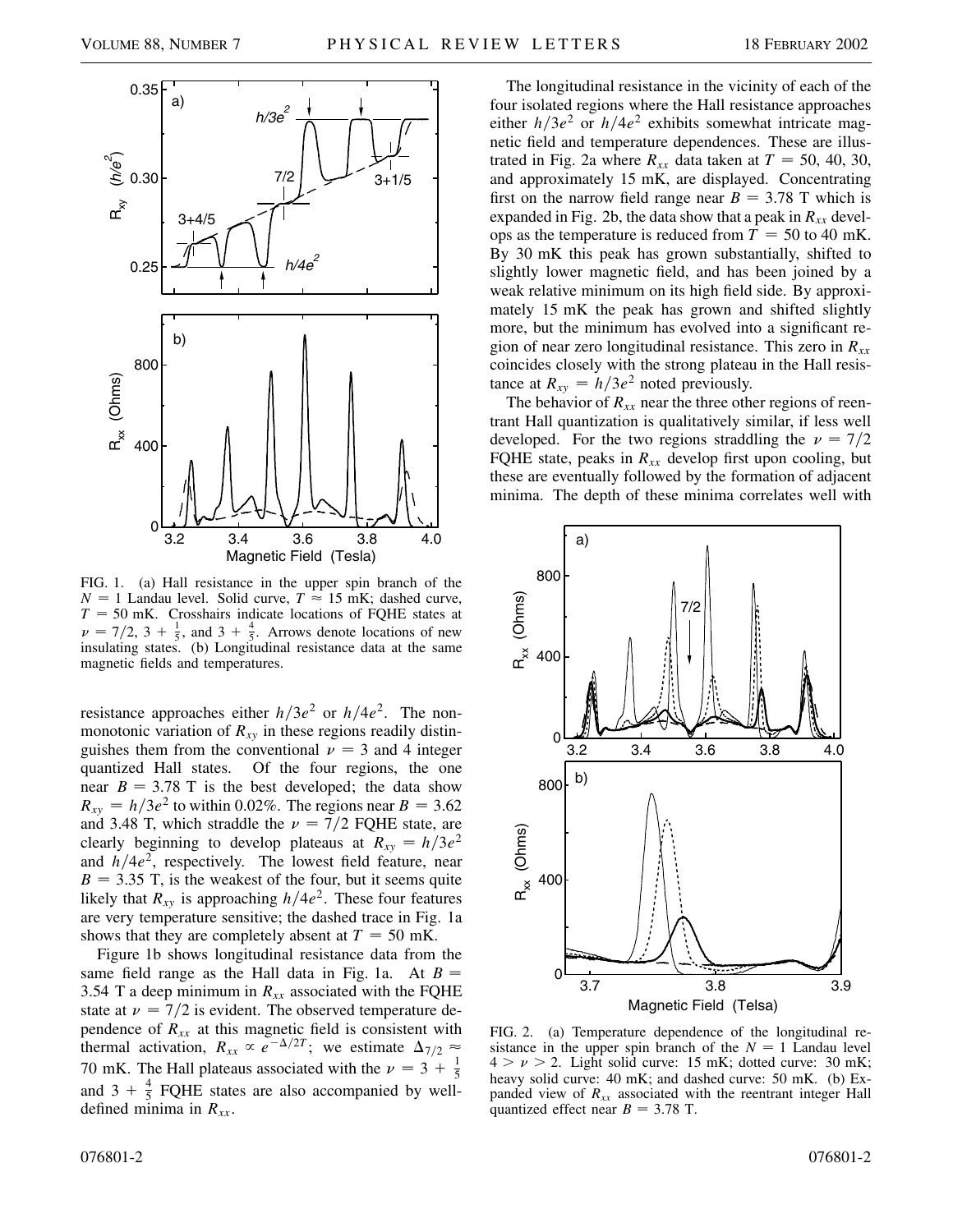the strength of the developing plateaus in  $R_{xy}$ . For the weakest feature, near  $B = 3.35$  T, a clear peak develops and, at the lowest temperature, a shoulder on its low field side suggests an incipient minimum.

The four regions of reentrant integer Hall quantization are centered near Landau level filling factors  $\nu \approx 3.28$ , 3.42, 3.56, and 3.70. The complex temperature dependence of  $R_{xx}$  and integer quantization of  $R_{xy}$  around these filling factors suggests that they are not quantum numbers in the sense of the FQHE. Indeed, the minima in  $R_{xx}$  described above are associated with the onset of insulating behavior, not the formation of new FQHE states.

Figure 3 demonstrates that similar reentrant integer quantized Hall effect (RIQHE) states also appear in the lower spin branch of the  $N = 1$  LL, between filling factors  $\nu = 2$  and 3. In these data both of the reentrant Hall features above half filling exhibit strong plateaus accurately quantized to  $h/2e^2$ . Anomalous minima and maxima in  $R_{xy}$  in this filling factor range have been reported before [11], but the present data are, to our knowledge, the first to demonstrate reentrant integer Hall quantization. Pan *et al.* [11] also observed large changes in the anomalous  $R_{xy}$  features when the direction of the perpendicular magnetic field was reversed. This was attributed to mixing of the longitudinal and Hall resistances in the sample. We emphasize that in our sample field reversal has a negligible effect. Finally, a strong  $\nu = 5/2$ fractional quantized Hall effect is also apparent in Fig. 3. The temperature dependence of  $R_{xx}$  at  $\nu = 5/2$  suggests an energy gap  $\Delta_{5/2} \approx 310$  mK.

The transport data described above were obtained with the magnetic field perpendicular to the 2D plane. Examination of the longitudinal and Hall resistances for sensitivity to the direction of current flow within the 2D plane shows no evidence, in the  $N = 1$  LL, of the large systematic anisotropy which is readily apparent in the  $N \ge 2$ levels. On the other hand, it is known that the imposi-



FIG. 3. Hall resistance data in the lower spin branch of the  $N = 1$  Landau level,  $3 > \nu > 2$ , at  $T \approx 15$  mK. New insulating states are indicated by arrows, crosshairs locate the  $\nu = 5/2$ FQHE state.

tion of a magnetic field component  $B_{\parallel}$  in the 2D plane destabilizes the  $\nu = 5/2$  and  $7/2$  FQHE states [12] and renders the longitudinal resistance of the sample strongly anisotropic [7,8,13]. By tilting the present sample relative to the total applied magnetic field we have corroborated these earlier findings and have found that the new reentrant integer quantized Hall features reported here are gradually suppressed as the in-plane field is increased.

The discovery of reentrant integer quantized Hall states in the  $N = 1$  Landau level suggests the existence of collective insulating states. If the electrons in the partially filled uppermost LL are insulating, the filled LLs beneath the Fermi level ensure integer quantization of the Hall resistance and zero longitudinal resistance. The fact that these new insulators are *reentrant*, i.e., are separated from one another and the conventional integer QHE states by magnetic field ranges exhibiting fractional quantized Hall states or simply finite  $R_{xx}$  and nonquantized  $R_{xy}$ , is strong evidence that the origin of the insulating behavior is collective. Even if the conventional integer QHE states at  $\nu = 3$ and  $\nu = 4$  are dominated by disorder-induced singleparticle localization, the presence of conducting regions between them and the reentrant insulating states necessarily implies that the quasiparticles in the system first delocalize upon moving away from integer filling. It seems highly unlikely that the same single-particle mechanism could then become operative again at the much higher quasiparticle densities present in the reentrant insulating states. Furthermore, the existence of the FQHE states at  $\nu = 3 + \frac{1}{5}$  and  $\nu = 3 + \frac{4}{5}$  offers compelling evidence that electron-electron interactions are already dominant even before the first reentrant insulator has formed.

Of the four reentrant IQHE states observed in the upper spin branch of the  $N = 1$  LL (i.e.,  $4 > \nu > 3$ ), only the one near  $B = 3.78$  T actually exhibits vanishing  $R_{xx}$ at  $T > 15$  mK. As suggested above, we believe that the nonzero  $R_{xx}$  of the other three states merely reflects their weaker development. In each of the four cases, a peak in *Rxx* develops first upon cooling and is followed by the formation of a minimum at lower temperatures. We speculate that this behavior reflects the shifting balance of current between the edge channels of the filled lower LL levels and the "valence" electrons in the uppermost LL. If the valence electrons are highly conducting, say, at high temperature, then  $R_{xx}$  will obviously be small. On the other hand, if the valence electrons are insulating, the resistance  $R_{xx}$  will be essentially zero owing to the edge channels of the LLs beneath the Fermi level. A peak in  $R_{xx}$  is therefore expected at some intermediate value of the longitudinal conductivity of the valence electrons.

The reentrant insulating states reported here are reminiscent of the reentrant integer QHE states recently found in the  $N \ge 2$  LLs [2,3]. Two such insulating states, one near  $1/4$  filling and the other near  $3/4$  filling, are observed within each spin sublevel. There is evidence, both experimental [14] and theoretical [15,16], that these states are